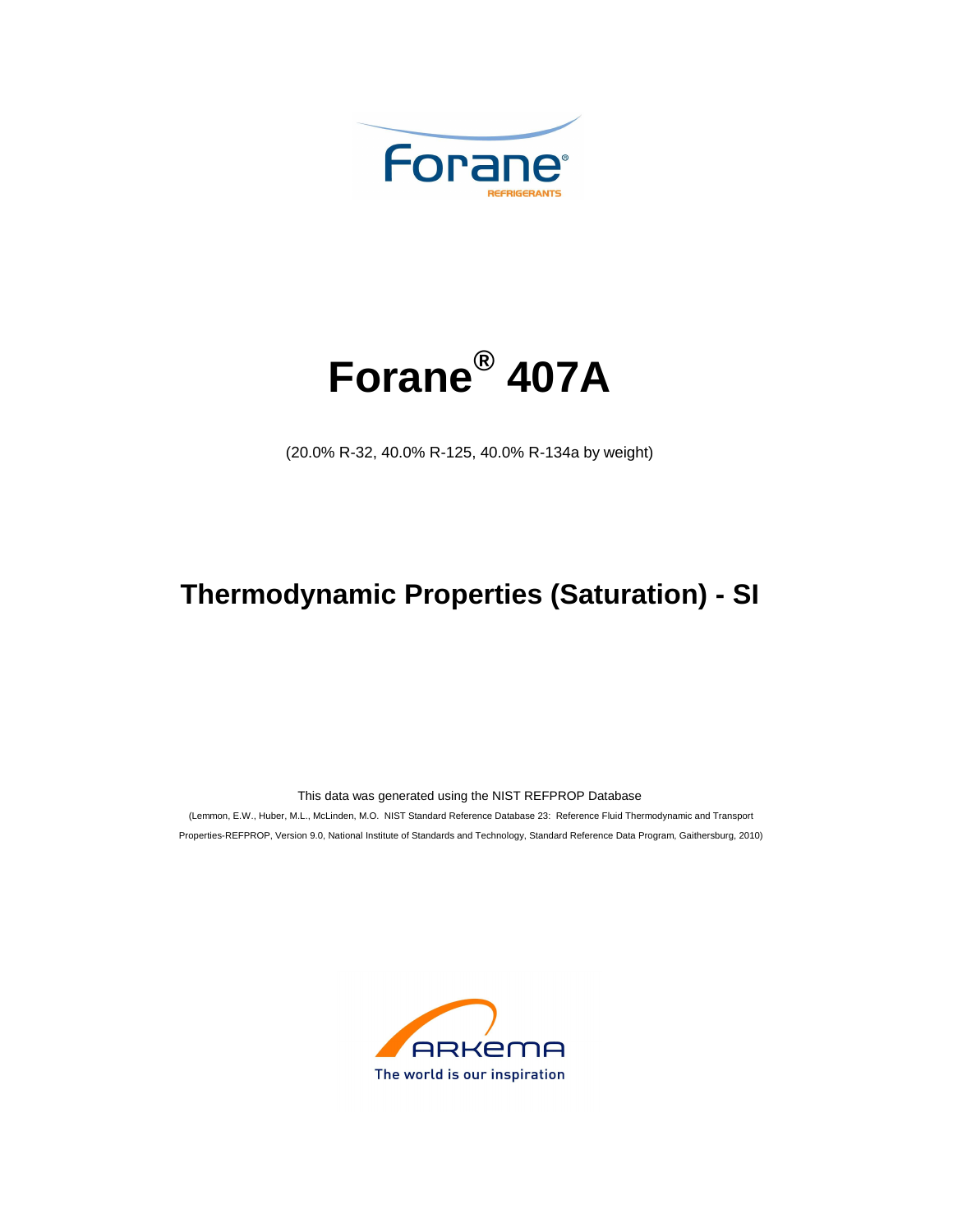| Thermodynamic Properties of R-407A - Saturation |                 |       |            |         |                      |       |                 |        |                |        |                    |
|-------------------------------------------------|-----------------|-------|------------|---------|----------------------|-------|-----------------|--------|----------------|--------|--------------------|
| Temperature                                     | <b>Pressure</b> |       | Volume     |         | <b>Density</b>       |       | <b>Enthalpy</b> |        | <b>Entropy</b> |        | <b>Temperature</b> |
| $(\mathfrak{C})$                                |                 | (kPa) | $(m^3/kg)$ |         | (kg/m <sup>3</sup> ) |       | (kJ/kg)         |        | (kJ/(kg K))    |        | (C)                |
|                                                 | Liquid          | Vapor | Liquid     | Vapor   | Liquid               | Vapor | Liquid          | Vapor  | Liquid         | Vapor  |                    |
| $-100$                                          | 2.5             | 1.2   | 0.0006     | 13.0150 | 1570.1               | 0.077 | 70.38           | 338.93 | 0.4130         | 2.0021 | $-100$             |
| $-99$                                           | 2.8             | 1.4   | 0.0006     | 11.8020 | 1567.1               | 0.085 | 71.66           | 339.52 | 0.4204         | 1.9960 | $-99$              |
| $-98$                                           | 3.0             | 1.5   | 0.0006     | 10.7180 | 1564.1               | 0.093 | 72.93           | 340.11 | 0.4276         | 1.9900 | $-98$              |
| $-97$                                           | 3.3             | 1.7   | 0.0006     | 9.7465  | 1561.1               | 0.103 | 74.20           | 340.70 | 0.4349         | 1.9841 | $-97$              |
| $-96$                                           | 3.6             | 1.8   | 0.0006     | 8.8752  | 1558.1               | 0.113 | 75.46           | 341.29 | 0.4420         | 1.9783 | $-96$              |
| $-95$                                           | 4.0             | 2.0   | 0.0006     | 8.0927  | 1555.1               | 0.124 | 76.73           | 341.88 | 0.4492         | 1.9727 | $-95$              |
| $-94$                                           | 4.3             | 2.2   | 0.0006     | 7.3888  | 1552.1               | 0.135 | 77.99           | 342.48 | 0.4562         | 1.9671 | $-94$              |
| $-93$                                           | 4.7             | 2.5   | 0.0006     | 6.7548  | 1549.1               | 0.148 | 79.26           | 343.07 | 0.4633         | 1.9617 | $-93$              |
| $-92$                                           | 5.1             | 2.7   | 0.0006     | 6.1829  | 1546.2               | 0.162 | 80.52           | 343.66 | 0.4703         | 1.9563 | $-92$              |
| $-91$                                           | 5.5             | 3.0   | 0.0006     | 5.6664  | 1543.2               | 0.176 | 81.78           | 344.26 | 0.4772         | 1.9511 | $-91$              |
| $-90$                                           | 6.0             | 3.2   | 0.0006     | 5.1994  | 1540.2               | 0.192 | 83.04           | 344.86 | 0.4841         | 1.9460 | $-90$              |
| $-89$                                           | 6.5             | 3.5   | 0.0007     | 4.7765  | 1537.2               | 0.209 | 84.30           | 345.45 | 0.4910         | 1.9410 | $-89$              |
| $-88$                                           | 7.1             | 3.9   | 0.0007     | 4.3931  | 1534.2               | 0.228 | 85.56           | 346.05 | 0.4978         | 1.9360 | $-88$              |
| $-87$                                           | 7.6             | 4.2   | 0.0007     | 4.0451  | 1531.2               | 0.247 | 86.82           | 346.65 | 0.5046         | 1.9312 | $-87$              |
| $-86$                                           | 8.2             | 4.6   | 0.0007     | 3.7288  | 1528.2               | 0.268 | 88.08           | 347.25 | 0.5113         | 1.9265 | -86                |
| $-85$                                           | 8.9             | 5.0   | 0.0007     | 3.4410  | 1525.3               | 0.291 | 89.34           | 347.85 | 0.5180         | 1.9218 | $-85$              |
| $-84$                                           | 9.6             | 5.5   | 0.0007     | 3.1788  | 1522.3               | 0.315 | 90.60           | 348.45 | 0.5247         | 1.9173 | $-84$              |
| $-83$                                           | 10.3            | 5.9   | 0.0007     | 2.9397  | 1519.3               | 0.340 | 91.86           | 349.05 | 0.5313         | 1.9128 | $-83$              |
| $-82$                                           | 11.1            | 6.4   | 0.0007     | 2.7214  | 1516.3               | 0.367 | 93.11           | 349.65 | 0.5379         | 1.9085 | $-82$              |
| $-81$                                           | 12.0            | 7.0   | 0.0007     | 2.5219  | 1513.3               | 0.397 | 94.37           | 350.25 | 0.5445         | 1.9042 | $-81$              |
| $-80$                                           | 12.9            | 7.6   | 0.0007     | 2.3393  | 1510.3               | 0.427 | 95.63           | 350.86 | 0.5510         | 1.9000 | $-80$              |
| $-79$                                           | 13.8            | 8.2   | 0.0007     | 2.1721  | 1507.3               | 0.460 | 96.89           | 351.46 | 0.5575         | 1.8958 | $-79$              |
| $-78$                                           | 14.8            | 8.9   | 0.0007     | 2.0187  | 1504.3               | 0.495 | 98.14           | 352.06 | 0.5639         | 1.8918 | $-78$              |
| $-77$                                           | 15.9            | 9.6   | 0.0007     | 1.8780  | 1501.4               | 0.532 | 99.40           | 352.66 | 0.5704         | 1.8878 | $-77$              |
| $-76$                                           | 17.0            | 10.3  | 0.0007     | 1.7486  | 1498.4               | 0.572 | 100.66          | 353.27 | 0.5768         | 1.8840 | $-76$              |
| $-75$                                           | 18.2            | 11.1  | 0.0007     | 1.6297  | 1495.4               | 0.614 | 101.92          | 353.87 | 0.5831         | 1.8801 | $-75$              |
| $-74$                                           | 19.5            | 12.0  | 0.0007     | 1.5202  | 1492.4               | 0.658 | 103.17          | 354.47 | 0.5894         | 1.8764 | $-74$              |
| $-73$                                           | 20.8            | 12.9  | 0.0007     | 1.4192  | 1489.4               | 0.705 | 104.43          | 355.08 | 0.5957         | 1.8727 | $-73$              |
| $-72$                                           | 22.2            | 13.8  | 0.0007     | 1.3261  | 1486.3               | 0.754 | 105.69          | 355.68 | 0.6020         | 1.8691 | $-72$              |
| $-71$                                           | 23.7            | 14.9  | 0.0007     | 1.2402  | 1483.3               | 0.806 | 106.95          | 356.28 | 0.6083         | 1.8656 | $-71$              |
| $-70$                                           | 25.3            | 16.0  | 0.0007     | 1.1608  | 1480.3               | 0.861 | 108.21          | 356.89 | 0.6145         | 1.8622 | $-70$              |
| $-69$                                           | 26.9            | 17.1  | 0.0007     | 1.0873  | 1477.3               | 0.920 | 109.47          | 357.49 | 0.6206         | 1.8588 | $-69$              |
| $-68$                                           | 28.7            | 18.3  | 0.0007     | 1.0193  | 1474.3               | 0.981 | 110.73          | 358.09 | 0.6268         | 1.8554 | $-68$              |
| $-67$                                           | 30.5            | 19.6  | 0.0007     | 0.9563  | 1471.3               | 1.046 | 111.99          | 358.70 | 0.6329         | 1.8522 | $-67$              |
| $-66$                                           | 32.4            | 21.0  | 0.0007     | 0.8979  | 1468.2               | 1.114 | 113.26          | 359.30 | 0.6390         | 1.8490 | $-66$              |
| $-65$                                           | 34.4            | 22.4  | 0.0007     | 0.8437  | 1465.2               | 1.185 | 114.52          | 359.90 | 0.6451         | 1.8458 | $-65$              |
| -64                                             | 36.6            | 24.0  | 0.0007     | 0.7933  | 1462.2               | 1.261 | 115.78          | 360.51 | 0.6512         | 1.8428 | -64                |
| $-63$                                           | 38.8            | 25.6  | 0.0007     | 0.7465  | 1459.1               | 1.340 | 117.05          | 361.11 | 0.6572         | 1.8397 | $-63$              |
| $-62$                                           | 41.1            | 27.3  | 0.0007     | 0.7029  | 1456.1               | 1.423 | 118.31          | 361.71 | 0.6632         | 1.8368 | $-62$              |
| $-61$                                           | 43.6            | 29.0  | 0.0007     | 0.6624  | 1453.0               | 1.510 | 119.58          | 362.31 | 0.6692         | 1.8339 | $-61$              |
| $-60$                                           | 46.1            | 30.9  | 0.0007     | 0.6246  | 1450.0               | 1.601 | 120.84          | 362.91 | 0.6751         | 1.8310 | $-60$              |
| $-59$                                           | 48.8            | 32.9  | 0.0007     | 0.5893  | 1446.9               | 1.697 | 122.11          | 363.51 | 0.6810         | 1.8282 | $-59$              |
| $-58$                                           | 51.6            | 35.0  | 0.0007     | 0.5564  | 1443.8               | 1.797 | 123.38          | 364.11 | 0.6869         | 1.8254 | $-58$              |
| $-57$                                           | 54.5            | 37.1  | 0.0007     | 0.5257  | 1440.7               | 1.902 | 124.65          | 364.71 | 0.6928         | 1.8227 | $-57$              |
| $-56$                                           | 57.6            | 39.4  | 0.0007     | 0.4970  | 1437.7               | 2.012 | 125.92          | 365.30 | 0.6987         | 1.8201 | $-56$              |
| $-55$                                           | 60.8            | 41.8  | 0.0007     | 0.4702  | 1434.6               | 2.127 | 127.20          | 365.90 | 0.7045         | 1.8175 | $-55$              |
| $-54$                                           | 64.2            | 44.4  | 0.0007     | 0.4451  | 1431.5               | 2.247 | 128.47          | 366.50 | 0.7103         | 1.8150 | $-54$              |
| $-53$                                           | 67.6            | 47.0  | 0.0007     | 0.4216  | 1428.4               | 2.372 | 129.74          | 367.09 | 0.7161         | 1.8125 | $-53$              |
| $-52$                                           | 71.3            | 49.8  | 0.0007     | 0.3995  | 1425.3               | 2.503 | 131.02          | 367.69 | 0.7219         | 1.8100 | $-52$              |
| $-51$                                           | 75.1            | 52.7  | 0.0007     | 0.3788  | 1422.2               | 2.640 | 132.30          | 368.28 | 0.7276         | 1.8076 | $-51$              |
| $-50$                                           | 79.0            | 55.7  | 0.0007     | 0.3594  | 1419.0               | 2.782 | 133.58          | 368.87 | 0.7334         | 1.8052 | $-50$              |
| $-49$                                           | 83.2            | 58.9  | 0.0007     | 0.3412  | 1415.9               | 2.931 | 134.86          | 369.46 | 0.7391         | 1.8029 | $-49$              |
| $-48$                                           | 87.4            | 62.2  | 0.0007     | 0.3241  | 1412.8               | 3.085 | 136.14          | 370.05 | 0.7448         | 1.8006 | $-48$              |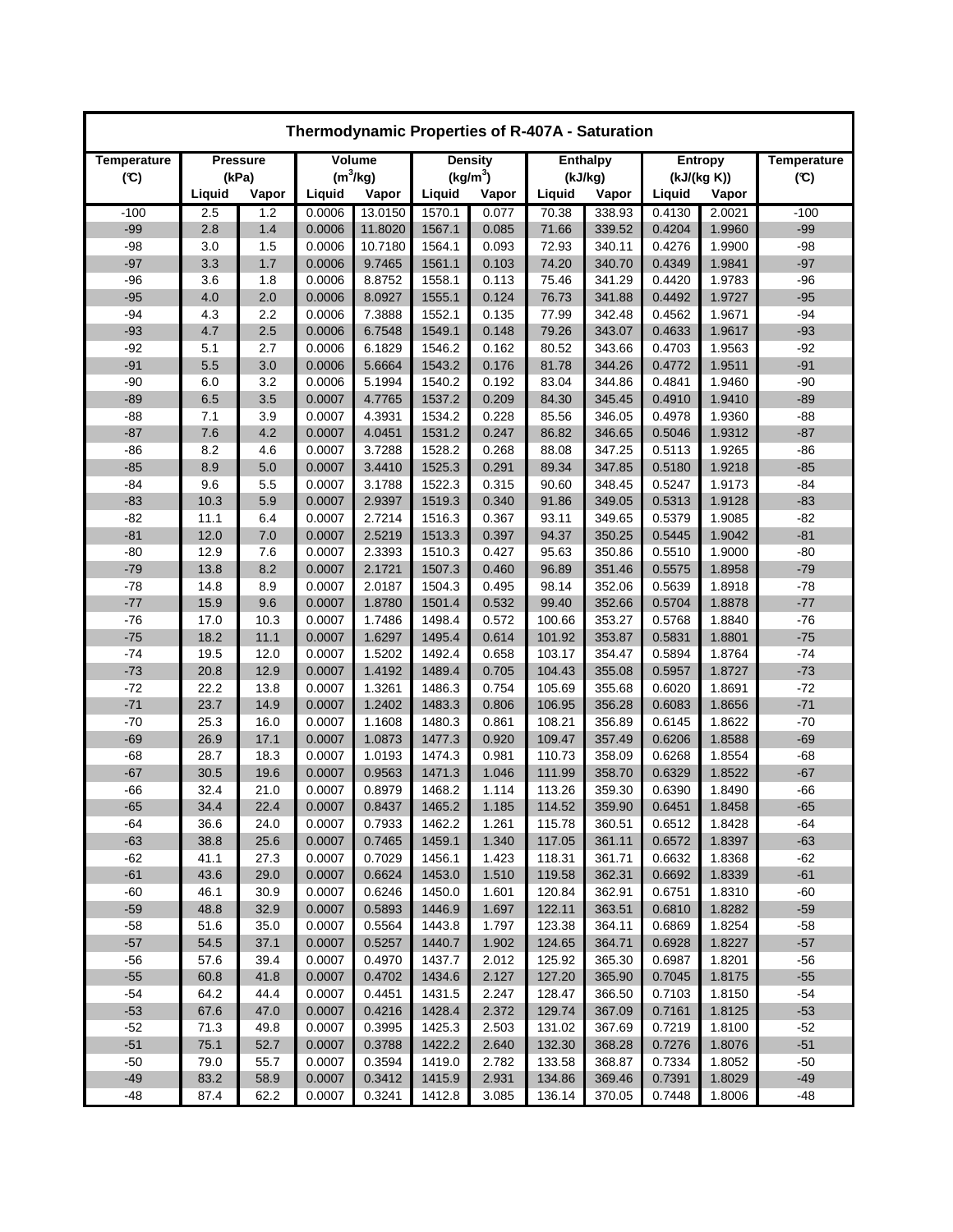| Thermodynamic Properties of R-407A - Saturation |                |                |                  |                  |                      |                |                  |                  |                  |                  |                         |
|-------------------------------------------------|----------------|----------------|------------------|------------------|----------------------|----------------|------------------|------------------|------------------|------------------|-------------------------|
| Temperature                                     | Pressure       |                | Volume           |                  | <b>Density</b>       |                | <b>Enthalpy</b>  |                  | <b>Entropy</b>   |                  | <b>Temperature</b>      |
| (C)                                             |                | (kPa)          | $(m^3/kg)$       |                  | (kg/m <sup>3</sup> ) |                | (kJ/kg)          |                  | (kJ/(kg K))      |                  | (C)                     |
|                                                 | Liquid         | Vapor          | Liquid           | Vapor            | Liquid               | Vapor          | Liquid           | Vapor            | Liquid           | Vapor            |                         |
| $-47$                                           | 91.9           | 65.7           | 0.0007           | 0.3080           | 1409.6               | 3.247          | 137.42           | 370.64           | 0.7504           | 1.7984           | $-47$                   |
| $-46$                                           | 96.5           | 69.3           | 0.0007           | 0.2929           | 1406.5               | 3.414          | 138.70           | 371.23           | 0.7561           | 1.7962           | $-46$                   |
| $-45$                                           | 101.4          | 73.1           | 0.0007           | 0.2786           | 1403.3               | 3.589          | 139.99           | 371.82           | 0.7617           | 1.7940           | $-45$                   |
| $-44$                                           | 106.4          | 77.0           | 0.0007           | 0.2652           | 1400.2               | 3.771          | 141.28           | 372.40           | 0.7673           | 1.7919           | $-44$                   |
| $-43$                                           | 111.6          | 81.1           | 0.0007           | 0.2526           | 1397.0               | 3.959          | 142.56           | 372.99           | 0.7729           | 1.7898           | $-43$                   |
| $-42$                                           | 117.0          | 85.4           | 0.0007           | 0.2406           | 1393.8               | 4.156          | 143.85           | 373.57           | 0.7785           | 1.7878           | $-42$                   |
| $-41$                                           | 122.6          | 89.8           | 0.0007           | 0.2294           | 1390.6               | 4.359          | 145.15           | 374.15           | 0.7841           | 1.7858           | $-41$                   |
| $-40$                                           | 128.4          | 94.5           | 0.0007           | 0.2188           | 1387.4               | 4.571          | 146.44           | 374.73           | 0.7896           | 1.7838           | $-40$                   |
| $-39$                                           | 134.4          | 99.3           | 0.0007           | 0.2087           | 1384.2               | 4.791          | 147.73           | 375.31           | 0.7951           | 1.7818           | $-39$                   |
| $-38$                                           | 140.7          | 104.3          | 0.0007           | 0.1993           | 1381.0               | 5.019          | 149.03<br>150.33 | 375.89           | 0.8006           | 1.7799           | $-38$<br>$-37$          |
| $-37$<br>$-36$                                  | 147.2<br>153.9 | 109.6<br>115.0 | 0.0007<br>0.0007 | 0.1903<br>0.1818 | 1377.7<br>1374.5     | 5.255<br>5.500 | 151.63           | 376.46<br>377.04 | 0.8061<br>0.8116 | 1.7781<br>1.7762 | $-36$                   |
| $-35$                                           | 160.8          | 120.6          | 0.0007           | 0.1738           | 1371.2               | 5.754          | 152.93           | 377.61           | 0.8171           | 1.7744           | $-35$                   |
| $-34$                                           | 168.0          | 126.5          | 0.0007           | 0.1662           | 1368.0               | 6.018          | 154.24           | 378.18           | 0.8225           | 1.7726           | $-34$                   |
| $-33$                                           | 175.5          | 132.5          | 0.0007           | 0.1590           | 1364.7               | 6.290          | 155.54           | 378.75           | 0.8279           | 1.7709           | $-33$                   |
| $-32$                                           | 183.2          | 138.8          | 0.0007           | 0.1521           | 1361.4               | 6.573          | 156.85           | 379.31           | 0.8333           | 1.7692           | $-32$                   |
| $-31$                                           | 191.1          | 145.4          | 0.0007           | 0.1457           | 1358.1               | 6.865          | 158.16           | 379.88           | 0.8387           | 1.7675           | $-31$                   |
| $-30$                                           | 199.3          | 152.1          | 0.0007           | 0.1395           | 1354.8               | 7.168          | 159.47           | 380.44           | 0.8441           | 1.7658           | $-30$                   |
| $-29$                                           | 207.8          | 159.1          | 0.0007           | 0.1337           | 1351.5               | 7.480          | 160.79           | 381.00           | 0.8495           | 1.7642           | $-29$                   |
| $-28$                                           | 216.6          | 166.4          | 0.0007           | 0.1281           | 1348.2               | 7.804          | 162.10           | 381.56           | 0.8548           | 1.7626           | $-28$                   |
| $-27$                                           | 225.6          | 173.9          | 0.0007           | 0.1229           | 1344.8               | 8.138          | 163.42           | 382.12           | 0.8602           | 1.7610           | $-27$                   |
| $-26$                                           | 235.0          | 181.7          | 0.0007           | 0.1179           | 1341.5               | 8.484          | 164.74           | 382.67           | 0.8655           | 1.7595           | $-26$                   |
| $-25$                                           | 244.6          | 189.8          | 0.0007           | 0.1131           | 1338.1               | 8.841          | 166.07           | 383.22           | 0.8708           | 1.7580           | $-25$                   |
| $-24$                                           | 254.5          | 198.1          | 0.0007           | 0.1086           | 1334.7               | 9.210          | 167.39           | 383.77           | 0.8761           | 1.7565           | $-24$                   |
| $-23$                                           | 264.8          | 206.7          | 0.0008           | 0.1043           | 1331.4               | 9.591          | 168.72           | 384.32           | 0.8814           | 1.7550           | $-23$                   |
| $-22$                                           | 275.3          | 215.6          | 0.0008           | 0.1002           | 1327.9               | 9.985          | 170.05           | 384.87           | 0.8867           | 1.7535           | $-22$                   |
| $-21$                                           | 286.2          | 224.8          | 0.0008           | 0.0962           | 1324.5               | 10.391         | 171.38           | 385.41           | 0.8919           | 1.7521           | $-21$                   |
| $-20$                                           | 297.4          | 234.3          | 0.0008           | 0.0925           | 1321.1               | 10.810         | 172.72           | 385.95           | 0.8972           | 1.7507           | $-20$                   |
| $-19$                                           | 309.0          | 244.1          | 0.0008           | 0.0890           | 1317.6               | 11.242         | 174.05           | 386.49           | 0.9024           | 1.7493           | $-19$                   |
| $-18$                                           | 320.9          | 254.2          | 0.0008           | 0.0856           | 1314.2               | 11.688         | 175.39           | 387.02           | 0.9077           | 1.7479           | $-18$                   |
| $-17$                                           | 333.1          | 264.7          | 0.0008           | 0.0823           | 1310.7               | 12.147         | 176.74           | 387.56           | 0.9129           | 1.7466           | $-17$                   |
| $-16$                                           | 345.7          | 275.4          | 0.0008           | 0.0792           | 1307.2               | 12.621         | 178.08           | 388.09           | 0.9181           | 1.7453           | $-16$                   |
| $-15$                                           | 358.6          | 286.6          | 0.0008           | 0.0763           | 1303.7               | 13.110         | 179.43           | 388.61           | 0.9233           | 1.7440           | $-15$                   |
| $-14$                                           | 371.9          | 298.0          | 0.0008           | 0.0735           | 1300.2               | 13.613         | 180.78           | 389.14           | 0.9285           | 1.7427           | $-14$                   |
| $-13$                                           | 385.6          | 309.8          | 0.0008           | 0.0708           | 1296.6               | 14.132         | 182.13           | 389.66           | 0.9336           | 1.7414           | $-13$                   |
| $-12$                                           | 399.7          | 322.0          | 0.0008           | 0.0682           | 1293.1               | 14.667         | 183.49           | 390.18           | 0.9388           | 1.7402           | $-12$                   |
| $-11$                                           | 414.1          | 334.5          | 0.0008           | 0.0657           | 1289.5               | 15.217         | 184.85           | 390.69           | 0.9439           | 1.7389           | -11                     |
| $-10$                                           | 429.0          | 347.4          | 0.0008           | 0.0634           | 1285.9               | 15.784         | 186.21           | 391.21           | 0.9491           | 1.7377           | $-10$                   |
| $-9$                                            | 444.2          | 360.6          | 0.0008           | 0.0611           | 1282.3               | 16.367         | 187.57           | 391.72           | 0.9542           | 1.7365           | -9                      |
| $-8$                                            | 459.9          | 374.3          | 0.0008           | 0.0589           | 1278.7               | 16.968         | 188.94           | 392.22           | 0.9593           | 1.7353           | -8                      |
| $-7$                                            | 476.0          | 388.4          | 0.0008           | 0.0569           | 1275.0               | 17.586         | 190.31           | 392.72           | 0.9644           | 1.7342           | $-7$                    |
| $-6$                                            | 492.5          | 402.8          | 0.0008           | 0.0549           | 1271.4               | 18.222         | 191.69           | 393.22           | 0.9695           | 1.7330           | $-6$                    |
| $-5$                                            | 509.4          | 417.7          | 0.0008           | 0.0530           | 1267.7               | 18.877         | 193.06           | 393.72           | 0.9746           | 1.7319           | $-5$                    |
| $\textbf{-4}$                                   | 526.7          | 432.9          | 0.0008           | 0.0512           | 1264.0               | 19.550         | 194.44           | 394.21           | 0.9797           | 1.7307           | $^{\text{{\small -4}}}$ |
| $-3$                                            | 544.5          | 448.6          | 0.0008           | 0.0494           | 1260.2               | 20.243         | 195.83           | 394.70           | 0.9848           | 1.7296           | $-3$                    |
| $-2$                                            | 562.8          | 464.8          | 0.0008           | 0.0477           | 1256.5               | 20.955         | 197.22           | 395.19           | 0.9899           | 1.7285           | $-2$                    |
| $-1$                                            | 581.5          | 481.3          | 0.0008           | 0.0461           | 1252.7               | 21.688         | 198.61           | 395.67           | 0.9949           | 1.7274           | $-1$                    |
| 0                                               | 600.7          | 498.3          | 0.0008           | 0.0446           | 1248.9               | 22.441         | 200.00           | 396.15           | 1.0000           | 1.7264           | 0                       |
| 1                                               | 620.3          | 515.8          | 0.0008           | 0.0431           | 1245.1               | 23.215         | 201.40           | 396.62           | 1.0051           | 1.7253           | 1                       |
| $\overline{c}$                                  | 640.4          | 533.7          | 0.0008           | 0.0416           | 1241.3               | 24.011         | 202.80           | 397.09           | 1.0101           | 1.7242           | 2                       |
| 3                                               | 661.1          | 552.2          | 0.0008           | 0.0403           | 1237.4               | 24.829         | 204.20           | 397.56           | 1.0151           | 1.7232           | 3                       |
| $\overline{\mathbf{4}}$                         | 682.2          | 571.0          | 0.0008           | 0.0390           | 1233.5               | 25.670         | 205.61           | 398.02           | 1.0202           | 1.7222           | 4                       |
| 5                                               | 703.8          | 590.4          | 0.0008           | 0.0377           | 1229.6               | 26.535         | 207.03           | 398.47           | 1.0252           | 1.7211           | 5                       |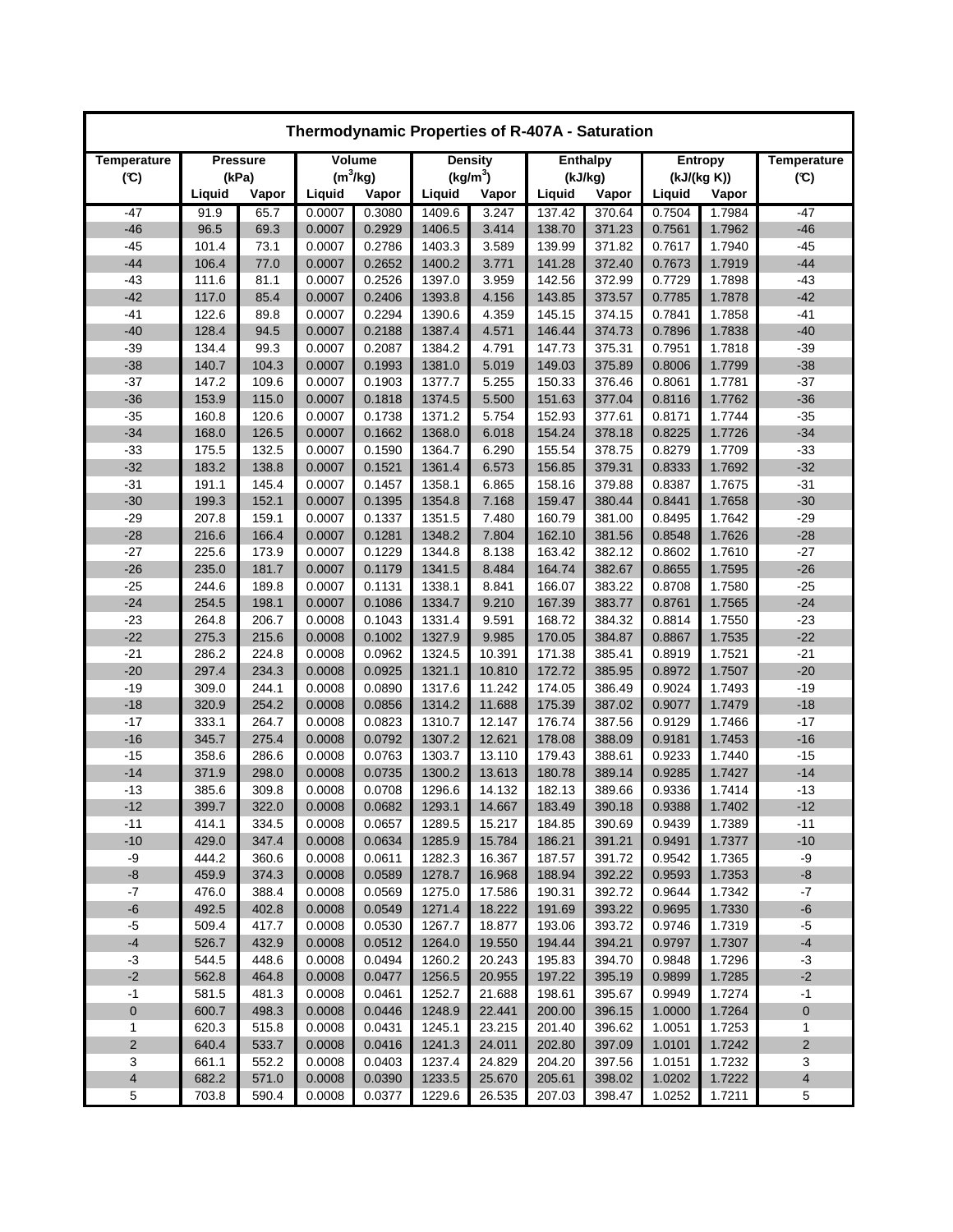| Thermodynamic Properties of R-407A - Saturation |                 |        |            |        |                |                      |                 |        |             |        |                    |
|-------------------------------------------------|-----------------|--------|------------|--------|----------------|----------------------|-----------------|--------|-------------|--------|--------------------|
| Temperature                                     | <b>Pressure</b> |        | Volume     |        | <b>Density</b> |                      | <b>Enthalpy</b> |        | Entropy     |        | <b>Temperature</b> |
| (C)                                             |                 | (kPa)  | $(m^3/kg)$ |        |                | (kg/m <sup>3</sup> ) | (kJ/kg)         |        | (kJ/(kg K)) |        | $(\mathfrak{C})$   |
|                                                 | Liquid          | Vapor  | Liquid     | Vapor  | Liquid         | Vapor                | Liquid          | Vapor  | Liquid      | Vapor  |                    |
| 6                                               | 725.9           | 610.3  | 0.0008     | 0.0365 | 1225.7         | 27.423               | 208.44          | 398.93 | 1.0302      | 1.7201 | 6                  |
| $\overline{7}$                                  | 748.5           | 630.6  | 0.0008     | 0.0353 | 1221.7         | 28.335               | 209.86          | 399.37 | 1.0352      | 1.7191 | 7                  |
| 8                                               | 771.7           | 651.5  | 0.0008     | 0.0342 | 1217.7         | 29.273               | 211.29          | 399.82 | 1.0402      | 1.7181 | 8                  |
| 9                                               | 795.4           | 672.9  | 0.0008     | 0.0331 | 1213.7         | 30.237               | 212.72          | 400.26 | 1.0452      | 1.7171 | 9                  |
| 10                                              | 819.6           | 694.9  | 0.0008     | 0.0320 | 1209.7         | 31.226               | 214.15          | 400.69 | 1.0502      | 1.7161 | 10                 |
| 11                                              | 844.4           | 717.3  | 0.0008     | 0.0310 | 1205.6         | 32.243               | 215.59          | 401.12 | 1.0552      | 1.7151 | 11                 |
| 12                                              | 869.7           | 740.3  | 0.0008     | 0.0300 | 1201.5         | 33.287               | 217.03          | 401.54 | 1.0602      | 1.7142 | 12                 |
| 13                                              | 895.6           | 763.9  | 0.0008     | 0.0291 | 1197.4         | 34.360               | 218.48          | 401.96 | 1.0652      | 1.7132 | 13                 |
| 14                                              | 922.0           | 788.0  | 0.0008     | 0.0282 | 1193.2         | 35.462               | 219.93          | 402.37 | 1.0702      | 1.7122 | 14                 |
| 15                                              | 949.1           | 812.8  | 0.0008     | 0.0273 | 1189.0         | 36.594               | 221.38          | 402.78 | 1.0752      | 1.7112 | 15                 |
| 16                                              | 976.7           | 838.0  | 0.0008     | 0.0265 | 1184.8         | 37.757               | 222.85          | 403.18 | 1.0802      | 1.7103 | 16                 |
| 17                                              | 1004.9          | 863.9  | 0.0008     | 0.0257 | 1180.5         | 38.951               | 224.31          | 403.58 | 1.0851      | 1.7093 | 17                 |
| 18                                              | 1033.8          | 890.4  | 0.0009     | 0.0249 | 1176.2         | 40.177               | 225.78          | 403.97 | 1.0901      | 1.7083 | 18                 |
| 19                                              | 1063.2          | 917.5  | 0.0009     | 0.0241 | 1171.9         | 41.437               | 227.26          | 404.35 | 1.0951      | 1.7074 | 19                 |
| 20                                              | 1093.2          | 945.2  | 0.0009     | 0.0234 | 1167.5         | 42.731               | 228.74          | 404.73 | 1.1001      | 1.7064 | 20                 |
| 21                                              | 1123.9          | 973.6  | 0.0009     | 0.0227 | 1163.1         | 44.060               | 230.22          | 405.10 | 1.1050      | 1.7055 | 21                 |
| 22                                              | 1155.2          | 1002.5 | 0.0009     | 0.0220 | 1158.7         | 45.425               | 231.72          | 405.46 | 1.1100      | 1.7045 | 22                 |
| 23                                              | 1187.2          | 1032.2 | 0.0009     | 0.0214 | 1154.2         | 46.828               | 233.21          | 405.82 | 1.1150      | 1.7035 | 23                 |
| 24                                              | 1219.8          | 1062.5 | 0.0009     | 0.0207 | 1149.7         | 48.269               | 234.72          | 406.17 | 1.1199      | 1.7026 | 24                 |
| 25                                              | 1253.1          | 1093.4 | 0.0009     | 0.0201 | 1145.1         | 49.749               | 236.23          | 406.51 | 1.1249      | 1.7016 | 25                 |
| 26                                              | 1287.0          | 1125.0 | 0.0009     | 0.0195 | 1140.5         | 51.269               | 237.74          | 406.85 | 1.1299      | 1.7006 | 26                 |
| 27                                              | 1321.6          | 1157.4 | 0.0009     | 0.0189 | 1135.8         | 52.832               | 239.26          | 407.17 | 1.1349      | 1.6996 | 27                 |
| 28                                              | 1356.9          | 1190.4 | 0.0009     | 0.0184 | 1131.2         | 54.437               | 240.79          | 407.49 | 1.1398      | 1.6986 | 28                 |
| 29                                              | 1392.9          | 1224.1 | 0.0009     | 0.0178 | 1126.4         | 56.087               | 242.32          | 407.80 | 1.1448      | 1.6976 | 29                 |
| 30                                              | 1429.6          | 1258.6 | 0.0009     | 0.0173 | 1121.6         | 57.782               | 243.86          | 408.11 | 1.1498      | 1.6966 | 30                 |
| 31                                              | 1467.0          | 1293.8 | 0.0009     | 0.0168 | 1116.8         | 59.525               | 245.41          | 408.40 | 1.1548      | 1.6956 | 31                 |
| 32                                              | 1505.1          | 1329.7 | 0.0009     | 0.0163 | 1111.9         | 61.317               | 246.97          | 408.68 | 1.1598      | 1.6946 | 32                 |
| 33                                              | 1543.9          | 1366.3 | 0.0009     | 0.0158 | 1106.9         | 63.159               | 248.53          | 408.96 | 1.1648      | 1.6936 | 33                 |
| 34                                              | 1583.5          | 1403.8 | 0.0009     | 0.0154 | 1101.9         | 65.053               | 250.10          | 409.22 | 1.1698      | 1.6926 | 34                 |
| 35                                              | 1623.8          | 1442.0 | 0.0009     | 0.0149 | 1096.9         | 67.001               | 251.67          | 409.48 | 1.1748      | 1.6915 | 35                 |
| 36                                              | 1664.9          | 1481.0 | 0.0009     | 0.0145 | 1091.8         | 69.005               | 253.26          | 409.72 | 1.1798      | 1.6904 | 36                 |
| 37                                              | 1706.8          | 1520.8 | 0.0009     | 0.0141 | 1086.6         | 71.067               | 254.85          | 409.96 | 1.1848      | 1.6894 | 37                 |
| 38                                              | 1749.4          | 1561.4 | 0.0009     | 0.0137 | 1081.3         | 73.188               | 256.45          | 410.18 | 1.1898      | 1.6883 | 38                 |
| 39                                              | 1792.8          | 1602.8 | 0.0009     | 0.0133 | 1076.0         | 75.372               | 258.06          | 410.40 | 1.1949      | 1.6872 | 39                 |
| 40                                              | 1837.0          | 1645.1 | 0.0009     | 0.0129 | 1070.7         | 77.620               | 259.68          | 410.60 | 1.1999      | 1.6860 | 40                 |
| 41                                              | 1881.9          | 1688.2 | 0.0009     | 0.0125 | 1065.2         | 79.935               | 261.30          | 410.78 | 1.2050      | 1.6849 | 41                 |
| 42                                              | 1927.7          | 1732.1 | 0.0009     | 0.0121 | 1059.7         | 82.320               | 262.94          | 410.96 | 1.2100      | 1.6837 | 42                 |
| 43                                              | 1974.4          | 1777.0 | 0.0009     | 0.0118 | 1054.1         | 84.777               | 264.58          | 411.12 | 1.2151      | 1.6825 | 43                 |
| 44                                              | 2021.8          | 1822.7 | 0.0010     | 0.0115 | 1048.4         | 87.309               | 266.24          | 411.27 | 1.2202      | 1.6813 | 44                 |
| 45                                              | 2070.1          | 1869.3 | 0.0010     | 0.0111 | 1042.7         | 89.921               | 267.90          | 411.41 | 1.2253      | 1.6801 | 45                 |
| 46                                              | 2119.2          | 1916.9 | 0.0010     | 0.0108 | 1036.8         | 92.614               | 269.58          | 411.53 | 1.2304      | 1.6788 | 46                 |
| 47                                              | 2169.2          | 1965.3 | 0.0010     | 0.0105 | 1030.9         | 95.393               | 271.27          | 411.63 | 1.2355      | 1.6776 | 47                 |
| 48                                              | 2220.0          | 2014.8 | 0.0010     | 0.0102 | 1024.9         | 98.261               | 272.97          | 411.72 | 1.2407      | 1.6762 | 48                 |
| 49                                              | 2271.8          | 2065.1 | 0.0010     | 0.0099 | 1018.8         | 101.220              | 274.68          | 411.79 | 1.2458      | 1.6749 | 49                 |
| 50                                              | 2324.4          | 2116.5 | 0.0010     | 0.0096 | 1012.5         | 104.290              | 276.40          | 411.85 | 1.2510      | 1.6735 | 50                 |
| 51                                              | 2377.9          | 2168.8 | 0.0010     | 0.0093 | 1006.2         | 107.450              | 278.14          | 411.88 | 1.2562      | 1.6721 | 51                 |
| 52                                              | 2432.3          | 2222.1 | 0.0010     | 0.0090 | 999.7          | 110.720              | 279.89          | 411.90 | 1.2614      | 1.6707 | 52                 |
| 53                                              | 2487.7          | 2276.5 | 0.0010     | 0.0088 | 993.2          | 114.110              | 281.66          | 411.90 | 1.2667      | 1.6692 | 53                 |
| 54                                              | 2543.9          | 2331.9 | 0.0010     | 0.0085 | 986.5          | 117.620              | 283.44          | 411.87 | 1.2720      | 1.6676 | 54                 |
| 55                                              | 2601.1          | 2388.4 | 0.0010     | 0.0082 | 979.6          | 121.260              | 285.23          | 411.83 | 1.2773      | 1.6660 | 55                 |
| 56                                              | 2659.3          | 2445.9 | 0.0010     | 0.0080 | 972.6          | 125.030              | 287.05          | 411.76 | 1.2826      | 1.6644 | 56                 |
| 57                                              | 2718.4          | 2504.5 | 0.0010     | 0.0078 | 965.5          | 128.950              | 288.88          | 411.66 | 1.2880      | 1.6627 | 57                 |
| 58                                              | 2778.5          | 2564.3 | 0.0010     | 0.0075 | 958.2          | 133.020              | 290.73          | 411.54 | 1.2934      | 1.6610 | 58                 |